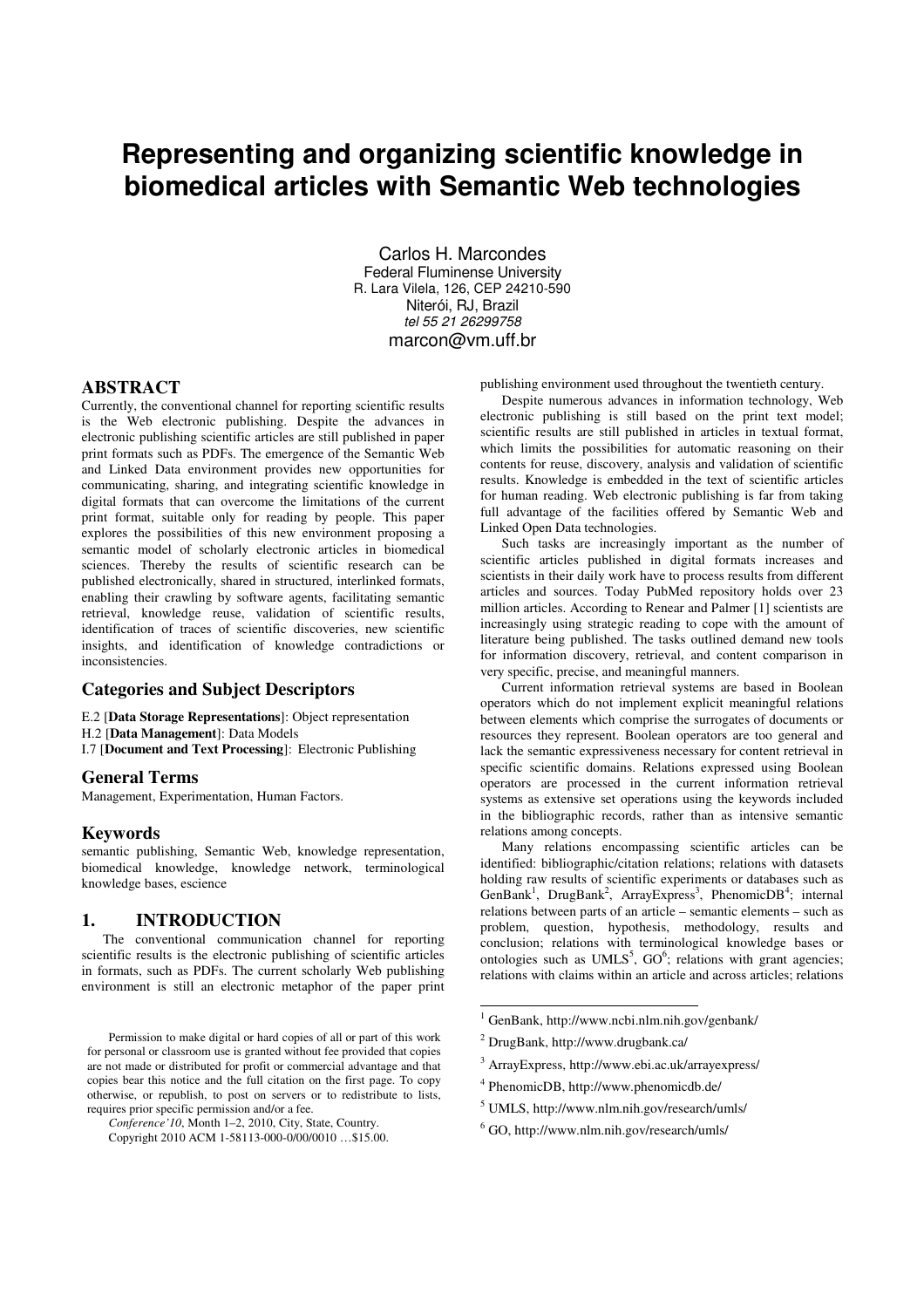within two different bibliographic sets (literature-related discovery methodologies) [2]; relations with annotations/comments made about an article.

The current information retrieval system/citation systems and the print model of publication constitute closed systems were scientific articles are isolated from web mainstream and thus are barriers to data reuse, sharing, integration and synthesis. This situation can now be overcome within the scope of Semantic Web/Linked Open Data platform.

Scientific knowledge aims at universality and necessity. Such characteristics make this kind of knowledge susceptible of large reuse. Miller [3] states that: 'science is a search after internal relations between phenomena'. Scientific knowledge, as it appears in the text of scientific articles, consists in claims made by authors throughout the article text, synthesized in the article's conclusions. These claims can be seen as units of knowledge in scientific articles. They are highly reliable knowledge units as they are validated by the peer-review process and are the result of an experiment described and tested in the article.

### **2. PROPOSAL**

Here is proposed a semantic model of scholarly electronic articles which *extends* conventional bibliographic record models, comprised of conventional descriptive elements such as authors, title, abstract, bibliographic source, publication date, content information such as keywords or descriptors and references to cited papers. Such a model is designed to be implemented in the Semantic Web/Open Linked Data plataform.

In addition to bibliographic elements the model includes also the *claims* made by authors throughtout the article text. These claims are not explicitly represented nor coded in conventional bibliographic records and are hard to find in article text. The aim of the semantic model is to enable the coding of independent claims made in biomedical articles as "knowledge units" in program "understandable" format such that this knowledge can be reused by software agents in task which demand intelligent processing. These claims take the form of relations between phenomena or between a phenomenon and its characteristics. They are expressed linguistically through propositions [4], e.g. a- "telomere shortening (Phenomenon) causes (Type\_of\_relation) cellular senescence (Phenomenon)" [5], b-"telomere replication (Phenomenon) involves (Type\_of\_relation) nontemplate addition<br>of telomeric repeats onto the ends of of telomeric repeats onto the ends of chromosomes(Phenomenon)?" [6] or c-"tetrahymena extracts (Phenomenon) show (Type\_of\_relation) a specific telomere tranferase activity (Characteristic)" [7].

Relations may appear in different semantic elements throughout the article text, such as within the Problem that the article addresses, as a *Question*, in which either one of the two *relata* or the type of relation is unknown; in the *Hypothesis;* or in the *Conclusion*. Frequently, the Conclusion also poses new Questions. Such relations could be modeled as triples of <Antecedent><Type\_of\_relation><Consequent>.

*Questions*, *Hypothesis* and *Conclusion* are the semantic elements comprising the model proposed. They are the elements related to the knowledge content of an article. The *Conclusion* is the essential semantic element, as it synthesizes the knowledge content of an article. Although in the scope of a recently published article, the conclusion is a provisional knowledge unit, it is at least validated by the experiment reported in the article. Semantic elements such as *Questions* and *Hypothesis* are important as they permit to trace the evolution of a claim. Other elements have rhetoric functions, as extensively discussed in [8]

and [9], or serve to describe methodological options, the experiment performed, its context, or display more clearly the results obtained.

Articles differ in the way they are built around the previous stated hypotheses—those stated by authors other than the author of the current article, or new, original hypotheses, i.e., those stated by the author of the current article. Articles may also differ by the existence of a documented experiment or just theoretical considerations comparing previously stated hypotheses. In the model proposed these patterns of reasoning define four types of articles: *theoretical articles* and *experimental articles,* which may be just *exploratory* articles or employ *inductive* or *deductive* reasoning. The four patterns of reasoning are described in the sequel.

**Theoretical-abductive** (TA) articles analyze different, previous hypotheses, showing their faults and limitations and proposing a new hypothesis. **Experimental-inductive** (EI) articles propose a hypothesis and develop experiments to test and validate it. **Experimental-deductive** (ED) articles use a hypothesis proposed by other researchers cited by the articles' author and apply it to a slightly different context. **Experimentalexploratory** (EE) articles are not usually hypothesis driven; their objective is to acquire knowledge about a poorly understood scientific phenomenon by performing an experiment.

These basic semantic elements of scientific articles are interrelated and structured. Together with the corresponding bibliographic metadata and article full-text they form richer article surrogates in machine-understandable formats and constitute single digital objects stored in a digital library or electronic journal publishing system. All these features are formalized in the Semantic Model of Articles (SMA); a partial view of it comprising only the conclusion as a semantic element can be seen in Figure 1. A complete version of the model and the discussion of its features and potentialities can be found in [10].



**Figure1. Semantic Model of Articles** 

#### **3. MODEL IMPLEMENTATION**

The elements described in the model, once coded in program "intelligible" formats using Semantic Web standards, constitute rich articles surrogates which can enable direct knowledge management, their use in automatic reasoning and inference tasks applied to different and unpredicted contexts, thus enlarging of the possibilities of automatic processing of the rich digital content now available throughout the Web.

However the semantic elements provided by the model are hard to capture within the current scholar electronic publishing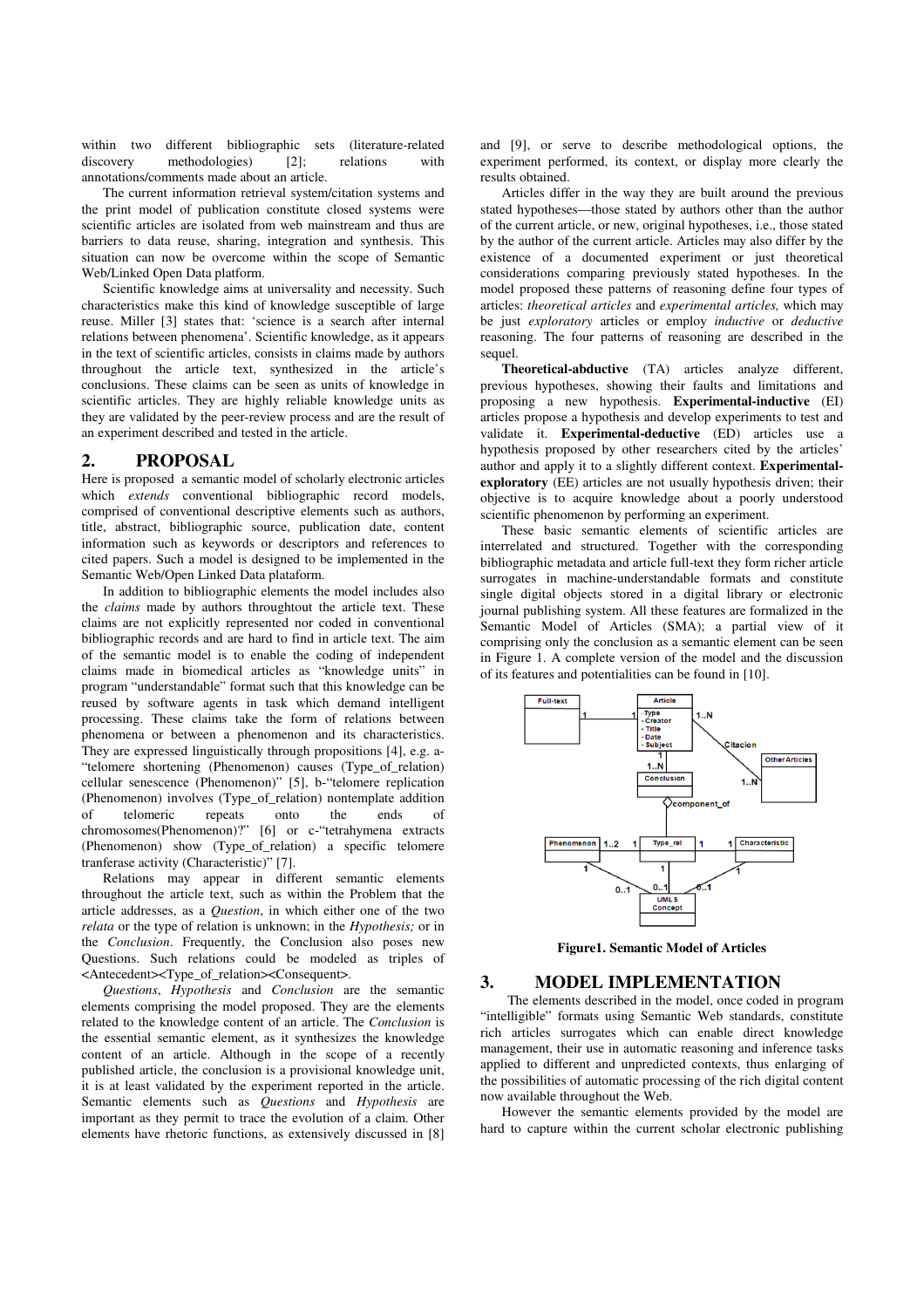environment. To take full advantage of the facilities provided by the model a new scholar electronic publishing framework should be developed, a scholar electronic article editor and submission system able to capture, formalize and code the elements provided by the model. This framework should be driven by ontologies as the SMA proposed herein, but also by Ontology for Experiment Self-Publishing [11], IAO<sup>7</sup>, OBI<sup>8</sup>, CITO [12], etc., besides domain specific ontologies or terminologies like the UMLS, GO, SNOMED<sup>9</sup>.

We propose some initial steps towards this framework. Researchers are accustomed to self-describing their papers when submitting them to a digital library, to a conference, to a digital repository or to a journal system. The submission of an article to a journal system is a privileged process during which *authors are particularly motivated to clarify and disambiguate questions about their articles*. In our proposal we take advantage of this moment. We have developed a prototype system of a Web author's submission interface to a journal system, which partially implements the model [13]; the general framework proposed is used to identify discoveries in scientific papers based on two aspects: their rhetoric elements and patterns and by comparing the content of the articles conclusions with terminological knowledge bases [14].

In the prototype developed authors use a Web submission interface to a journal system to type, in addition to standard metadata, the article conclusions at the moment of submission/upload of his/her article text. The system performs NLP in to short pieces of text as the conclusion typed, *formatting it as a relation*. The system interacts with authors, asking them to validate the relation extracted and the mapping done by the system of concepts found in the conclusion to concepts in a domain terminological knowledge base. In the case of the prototype developed, the terminological knowledge base used is the UMLS – Unified Medical Language System.

The result of this processing is recorded as a richer semantic content bibliographic record in which scientific claims made by authors throughout articles are expressed by relations. Each article, in addition to being published in textual format, has its claims also represented as structured relations and recorded in a machine-understandable format using Semantic Web standards such as RDF (Resource Description Framework)<sup>10</sup> and OWL (Web Ontology Language) $11$  and formally related by the author i.e. mapped, annotated, to concepts in a standard terminological knowledge base expressing his/her own view and judgement of how the conclusion of the article may be represented in such a terminology.

The author is asked to validate de automatic mapping made by the system, even choosing another terms of a list displayed by the system or deciding that there is not any satisfactory mapping between the options offered; in this case the system assigns 'no mapping' to this specific element of the relation. The article conclusion, formatted as a relation, and with terms of its Antecedent, Type\_of\_relation and Consequent annotated by the author to terms in the UMLS is then recorded as a rich article surrogate. We thus propose to engage authors in developing a richer content representation of their articles.

This framework enables the posterior use of these surrogates in comparison to terminologies like the UMLS to identify related claims in different articles or traces of discoveries *at the moment of article publication*, which may be advantageous when comparing to methods such as article citations.

The following figure shows as the conclusion "telomere replication (Antecedent) involves (Type\_of\_relation) a terminal transferase-like activity (Consequent)," found in [15], may be formated in RDF.

#### <rdf:RDF

| xmlns:rdf="http://www.w3.org/1999/02/22-rdf-syntax-ns/"        |
|----------------------------------------------------------------|
| xmlns:dc="http://purl.org/dc/elements/1.1/"                    |
| xmlns:sa="http://example.org/semarticles/">                    |
| <rdf:description rdf:about="http://art_id/"></rdf:description> |
| <dc:title>title</dc:title>                                     |
| <dc:creator>creator</dc:creator>                               |
| <dc:subject>subject</dc:subject>                               |
| <sa:conclusion> :conclusion</sa:conclusion>                    |
| _:conclusion sa:antecedent "telomere replication"              |
| .:conclusion sa:type_rel "involves"                            |
| :conclusion sa:consequent "a terminal transferase-like         |
| activity "                                                     |
| $\le$ /sa:conclusion>                                          |
| <sa:antecedent>_:antecedent</sa:antecedent>                    |
| _:antecedent sa:mapping "UMLS's CUI01"                         |
|                                                                |
| <sa:type_rel>_:type_rel</sa:type_rel>                          |
| $\therefore$ : type_rel sa: mapping "UMLS's CUI02"             |
| $\langle$ sa:type_rel>                                         |
| <sa:consequent>_:consequent</sa:consequent>                    |
| consequent sa:mapping "UMLS's CUI03"                           |
|                                                                |
|                                                                |
| $<$ /rdf:RDF>                                                  |

#### **Figure 2. Conclusion of an article, represented in RDF. CUI means concept unique identifier**

 Even a partial implementation of the record model proposed in RDF, where the only semantic element captured is the *conclusion,* will facilitate more expressive semantic retrieval from a knowledge network enabling queries like the following:

- Which other articles have hypotheses suggesting HPV as the cause of cervical neoplasias in women?

- Which articles have hypotheses suggesting other causes of cervical neoplasias different from HPV in women?

- Which articles have hypotheses suggesting HPV as the cause of cervical neoplasias in groups different from women?

- Which articles have hypotheses suggesting HPV as the cause of pathologies different from neoplasias?

- Which articles have hypotheses suggesting HPV as the cause of cervical neoplasias in different contexts (not in women from Federal District, Brazil)?

The model also enables queries that may indicate new discoveries, for example, new causes to cellular senescence:

Which experimental-inductive articles propose (Antecedent?) causes (Type\_of\_relation) to cellular senescence (Consequent) that are not mapped to UMLS concepts?

 7 IAO, https://code.google.com/p/information-artifact-ontology/

<sup>8</sup> OBI, http://bioportal.bioontology.org/ontologies/OBI

<sup>9</sup>

http://www.nlm.nih.gov/research/umls/Snomed/snomed\_main.h tml

<sup>10</sup> RDF, RDF, http://www.w3.org/TR/rdf-primer/

<sup>11</sup> OWL, http://www.w3.org/2001/sw/wiki/OWL